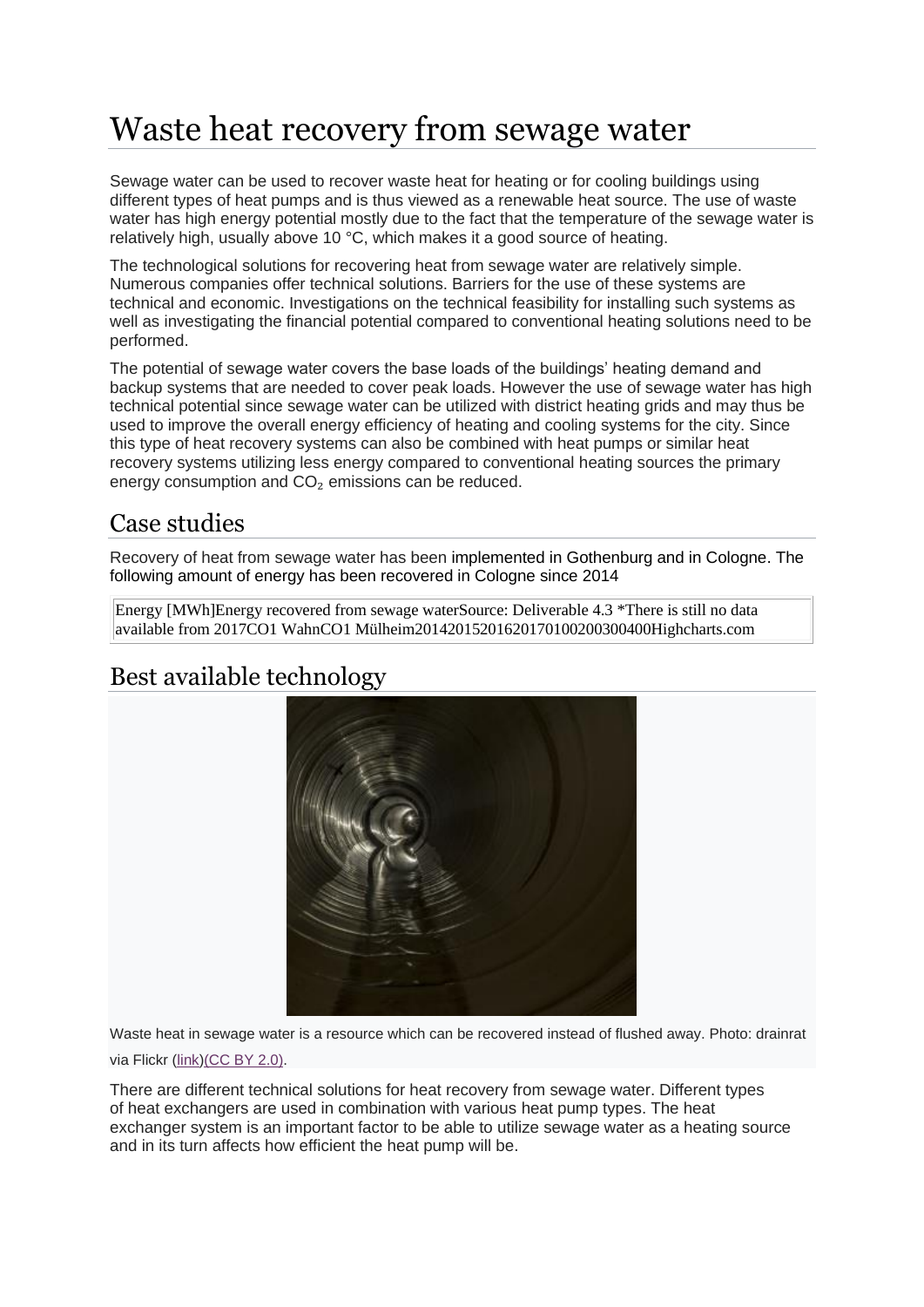The two main technical solutions for heat recovery from sewage water, sewer-external heat exchanger solutions and in-sewer heat exchanger solutions, both have their advantages and disadvantages. Sewer-external heat exchanger solutions are limited by the sewage water flow, the sewage water temperature and the area available for the installation of the equipment. However these systems have high technical flexibility and the installation is easy and accessible for maintenance and service. In-sewer heat exchanger solutions are mostly limited by the state of the existing sewer system, the length of straight runs and slopes as well as the sewage water flow. The advantages for the system is the lower auxiliary power consumption needed compared to the sewer-external systems. Both systems are suited for various applications such as residential developments, office buildings, district heating projects, swimming pools, industries, schools and more. The decision for which system to use should be performed on a case by case basis.

### **Sewer-external heat exchanger systems**

The principal of the sewer-external heat exchanger solutions are that wastewater is removed from the sewer into a so called wet well from where the sewage water can be used in various ways. The actual heat exchange process does not take place inside the sewer but outside of it, either by using the sewage water, usually treated, in an intermediate circuit to the heat pump or it is pumped directly to the evaporator of the heat pump.

The advantages of this system are the high technical flexibility since standardized products can be used due to the fact that things such as the sewer pipe design, cross-section and slope does not affect or limit the design and type of heat exchanger. The installation is easy and accessible for maintenance and service. This system is however limited by the sewage water flow, the sewage water temperature and the area available for the installation of the equipment needed for the treatment and pumping of the sewage water. Fouling is another factor that presents a challenge for this type of system however this can be prevented by treating the sewage water before it is used in the heat exchanger or the heat pump.

Two sewer-external heat exchanger types are further described and presented in the subsections below.

#### **Sewer-external heat exchanger type 1**

Huber Technology's solution *ThermWin* for extracting heat from the sewer is such that from the sewer pipe there is an outlet that allows part of the sewage water to flow into a so called wet well, a space where the sewage water is gathered. In this space a cleaning device is installed to preclean the sewage water before it is either pumped further into a heat pump where the heat exchange and compression will happen, or the treated sewage water is pumped to an external heat exchanger and is then further processed in a heat pump. After the heat exchange the wastewater is returned to the sewer via a pipe connected to the sewer line. Schematic of the system is shown in Figure 4



Figure 4. *ThermWin* system by Huber Technology.

.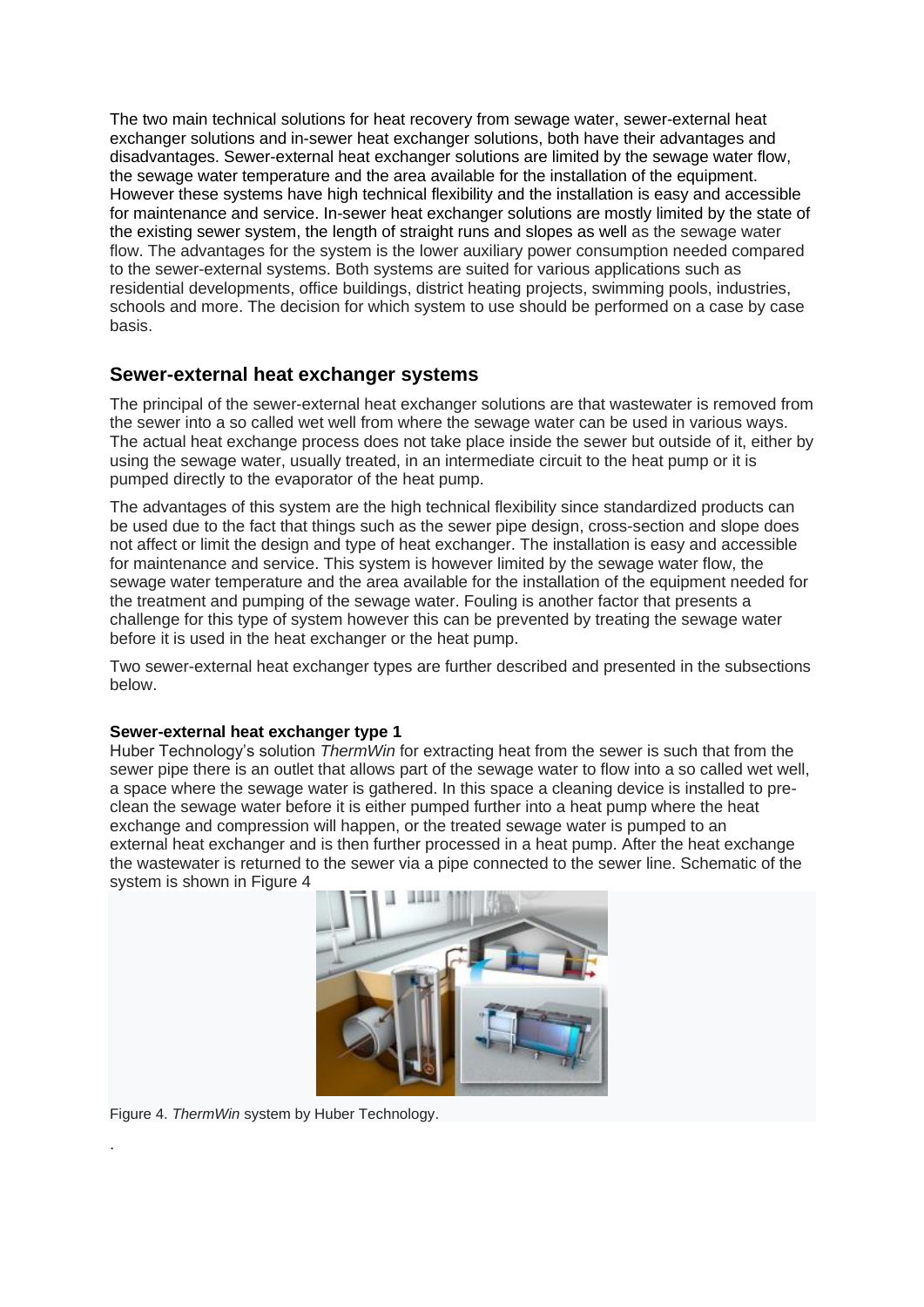Factors that mostly determine the available heat potential of the system is the dry weather flow that must be sufficient enough and the temperature of the sewage water. The dry weather flow is defined as the average daily sewage flow entering a sewage treatment plant or sewer measured following 7 days without rain and during which on the preceding 7 days, rainfall did not exceed 25 mm on any day. The requirements for optimum operation of this system are that the dry weather flow of the sewage water should reach at least 10 l/sec and the average temperature in winter should not fall below approximately 10 °C. Another factor to take into consideration for these types of systems are the distance between the sewer and the building to be heated that should be as short as possible.

Advantages of such a system are that with this design clogging can be prevented, the system is compact and different types of heat exchangers can be used minimizing the cost of the system by not needing specially design heat exchanger. Other advantages are that the installation is easy and the system is accessible for maintenance and service. This technical solution is suitable for heating of nearby buildings, typically bigger buildings, such as sport facilities, swimming pools, schools, kindergartens, residential buildings, office buildings or industries.

Huber Technology has developed a checklist for the *ThermWin* system to help determine and estimate whether it is technically reasonable and feasible to use this system for a specific project.

#### **Sewer-external heat exchanger type 2**

Another technological solution using sewer-external heat exchanger systems to recover energy from sewage water is to have the pre-cleaned sewage water go via an intermediate circuit to the evaporator of the heat pump. An example from this type of solution is the SHARC system from International water systems. The SHARC system processes raw sewage water provided from a wet well. The treated sewage water is then pumped through an external heat exchanger that recovers heat from the sewage water that is then further processed in a heat pump. Afterward treated wastewater is returned to the sewer.

Similar to the Huber Technology system one of the advantages of the SHARC system is that the installation is easy and accessible for maintenance and service. International water systems states that the system has a self-contained clog-proof filtering system and reduces odour issues and fouling. However the available heat potential of the system is dependent on the temperature and the flow of the sewage water. The system is suitable to be used for heating of nearby buildings of, sport facilities, swimming pools, schools, kindergartens, residential buildings, office buildings, hospitals or industries.

#### **In-sewer heat exchanger systems**

In an in-sewer technological solution the heat exchange process takes place inside the sewer. The heat exchanger is installed either on the bottom of the sewer pipe which then transfers heat to an intermediate circuit to a heat pump or the sewer pipes can be encompassed by loops containing a heat transfer medium that transfer heat to a heat pump.

The advantages of this system is that lower auxiliary power consumption is needed compared to the sewer-external systems. The disadvantages of this system are the higher installation costs as well as the fact that the system is highly dependent on the sewer design and the state of the existing sewer. Similar to the sewer-external systems additional limitations are the sewage water flow and temperature. This system can also present problems with fouling on the heat exchanger surface. To prevent problems with fouling that may occur solutions that can be implemented are to treat the sewage water before it flows in the sewer by different filtration techniques, special materials can be used and structures of the heat exchanger surfaces in combination with optimizing the flow rates. Then there is also cleaning of the heat exchangers after certain periods of operation or it is also possible to enlarge the heat exchanger surface.

Three in-sewer heat exchanger types are further described and presented in the subsections below.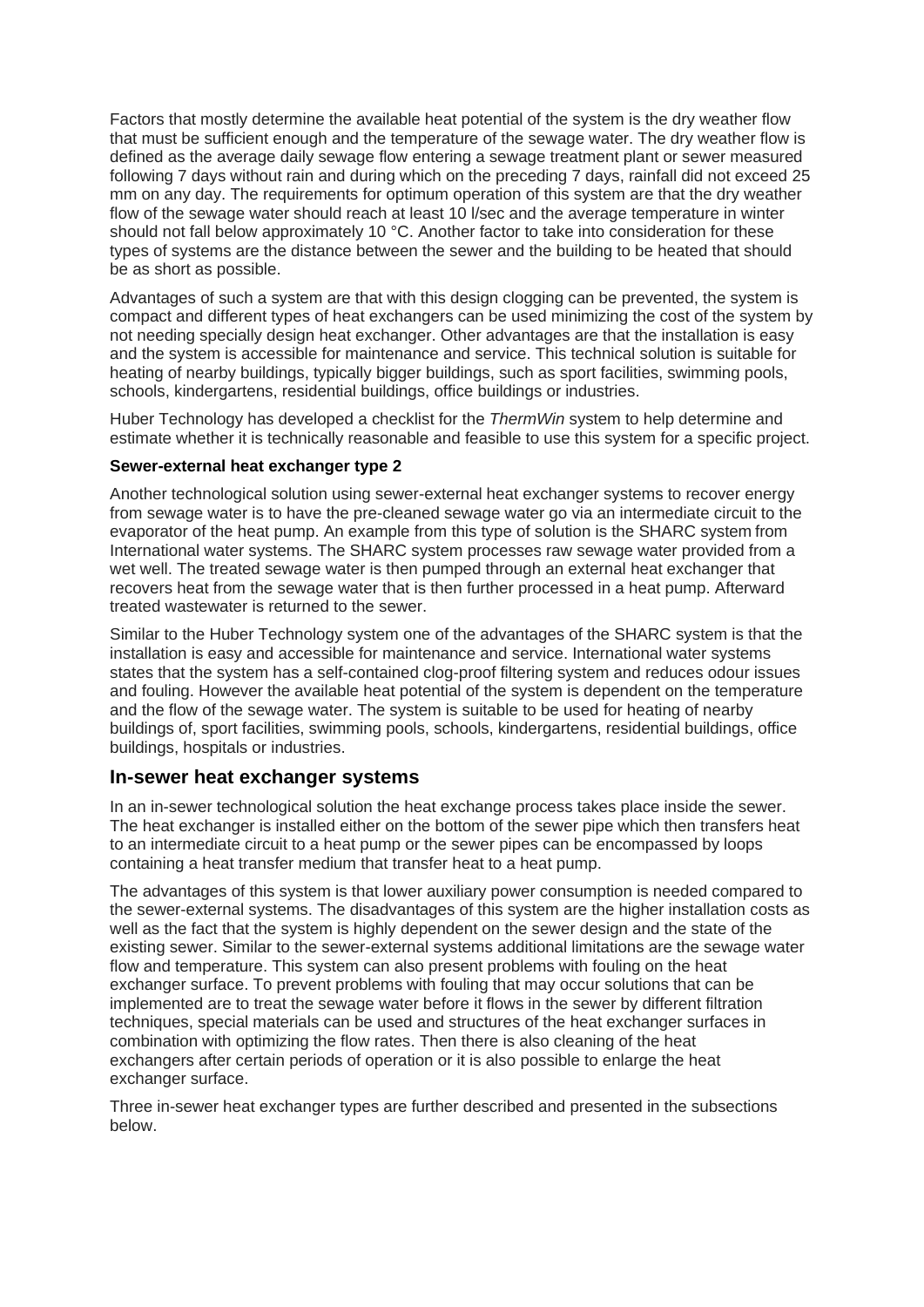#### **In-sewer heat exchanger type 1**

*TubeWin* by Huber Technology uses heat exchanger elements installed directly in the sewer pipe bottom. The heat exchanger elements are made of stainless steel and connected in parallel or in a serial way via an intermediate circuit to a heat pump. This gives the system flexibility to be able to be installed in different types of sewer shapes. Schematic of the system is shown in Figure 5



Figure 5. *TubeWin* by Huber Technology.

.

One of the advantages of this system is that no extra space is needed for the heat exchanger since it is directly installed in the sewer pipe. Due to the design of the heat exchanger elements the system can be used in various sewer cross-sections, as small as 1000 mm. The advantages of this system are its robust design, low pressure losses and it reduces problems of fouling and clogging in the heat pump system. Similar to the sewer-external systems this solution's limitations are the sewage water flow and temperature. Other limitations with the system are problems with fouling, by waste build-up on the surface of the heat transfer panels that reduces the amount of available heat.

The system's application are similar to the *ThermWin* system, as it is suitable for heating of nearby buildings, such as sport facilities, swimming pools, schools, kindergartens, residential buildings, office buildings or industries.

#### **In-sewer heat exchanger type 2**

Rabtherm Energy Systems have developed sewer elements with an integrated heat exchanger. There are a variety of series and technical solutions of these systems, that can be used both in existing sewers or that can be integrated in new sewers. The heat extraction system comes in four alternatives:

- Integrated heat exchangers in the sewer pipe (new sewers)
- Built in heat exchangers in existing sewers
- Prefabricated slide-in modules
- Pressure pipe heat exchanger

Focus will be on *Rabtherm Series I* which can be seen in Figure 6 and need to be integrated in new sewers.



Figure 6. Sewer element *Rabtherm series I*.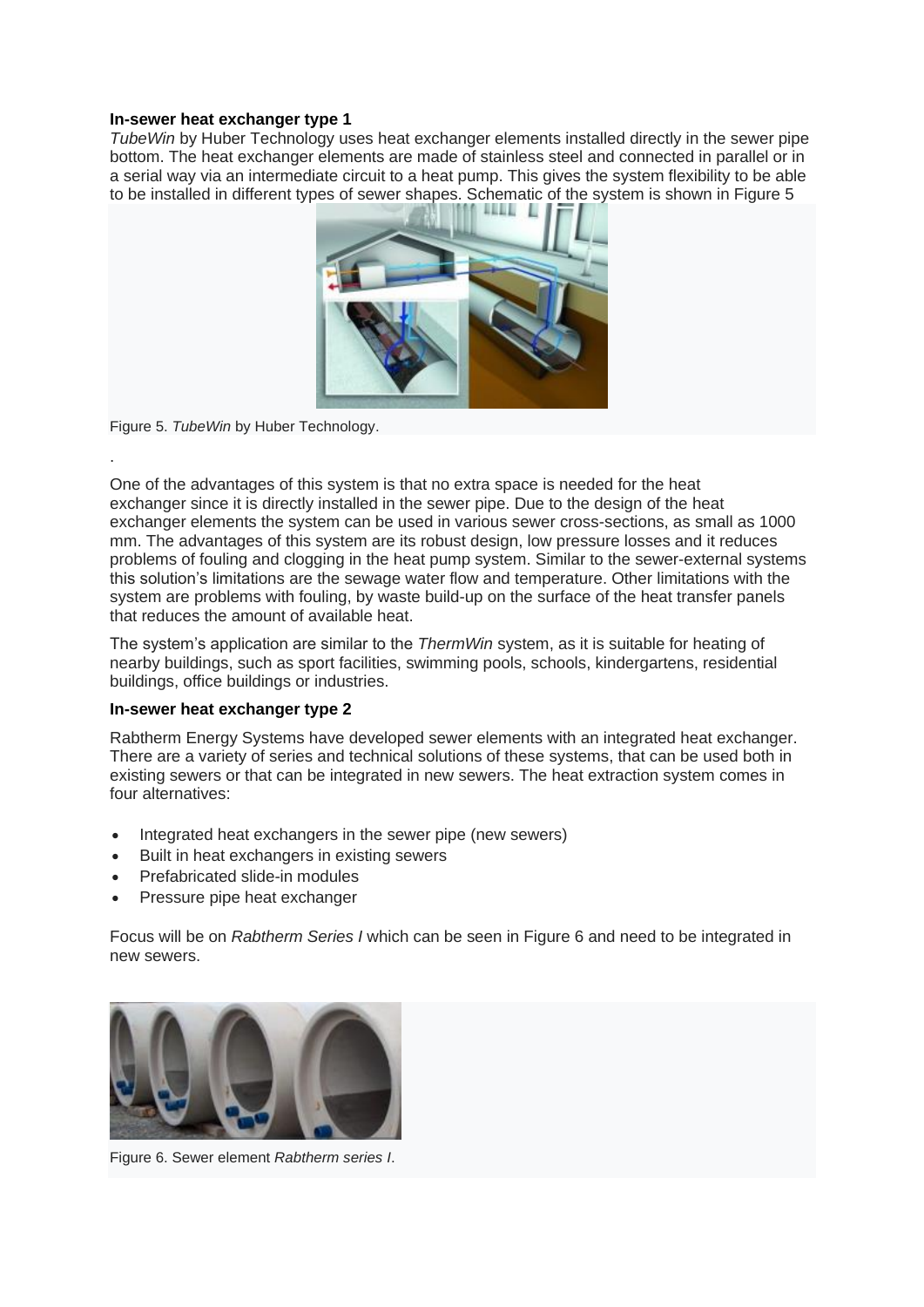

Figure 7. Principal schematics of the *Rabtherm series I*.

Figure 7 shows a representation of the design and principal of how the system works. The heat exchange happens through stainless steel heat exchangers in the bottom of the sewer which are connected directly to a heat pump with two pipes (distributing to, and collecting from the heat exchanger elements). A third pipe brings the return from the heat pump to the bottom of the sewer pipe.

The criterion for this system is that the sewer diameter should be a minimum of 400 800 mm with an average water flow of minimum 9 l/s. The distance between the sewer pipe to the consumer should be maximum 200-300 m, for economic reasons.

The advantages of this system are that the sewage water does not need to be treated as it is not used directly in the heat pump thus reducing problems of fouling and clogging in the heat pump system. Rabtherm Energy System has also developed a solution for reducing biofouling on the heat exchanger element in the sewer pipe. With this patented antifouling system, the performance of the heat exchangers is increased by 30-40%.

Limitations of the system lie in the installation locations since the system needs to be integrated in new sewers. This system suits consumers with a heating demand from 50-4000 kW for the heating of nearby buildings, such as sport facilities, swimming pools, schools, public buildings, residential buildings, office buildings or industries.

#### **In-sewer heat exchanger type 3**

*PKS-Thermpipe* by Frank GmbH is designed for the heating of nearby buildings. The sewer pipe is surrounded by loops that transfer heat to a heat pump or to a boiler. For this system the *PKS Thermpipe* will be installed instead of a standard sewage pipe.

The criteria for this system are that the dry weather water flow should be greater than 15 l/s and the distance between the sewer pipe to the consumer should be maximum 100-500m.

The advantages with this system are that it has great durability and that it draws heat from the sewage water as well as the surrounding soil. Other advantages are that sewage water does not need to be treated as it is not used directly in the heat pump thus reducing problems of fouling and clogging in the heat pump system. Limitations of the system lie in the installation locations since the system needs be installed in new installations and replaces the standard sewer pipe.

## Best practice

The energy company in Gothenburg, Gothenburg Energy, utilizes sewage water for the production of heat. The mean temperature of the sewage water in Gothenburg is approximately 11 °C but varies between 8 - 14 °C. It is passed through four heat pumps in a cascading technique which increases the temperature of the heating medium in steps in an efficient way. The sewage water temperature out from the heat pumps is not reduced below 3 °C.

The output temperature from the last heat pump which is delivered to the district heating system is kept to around 80 °C. However the system is connected to two hot water boilers that run with pellets, which can be used when needed. That is if the temperature out from the last heat pump is around 65 °C.

The temperature returning from the district heating grid is approximately 40 - 55 °C. The plant delivers heat through the hot water boilers to the district heating grid. Momentary data provided by Gothenburg Energy show that the plant can produce 150 MW of heat with a COP of 3.4 without the use of hot water boilers for increasing the temperature to 80 °C.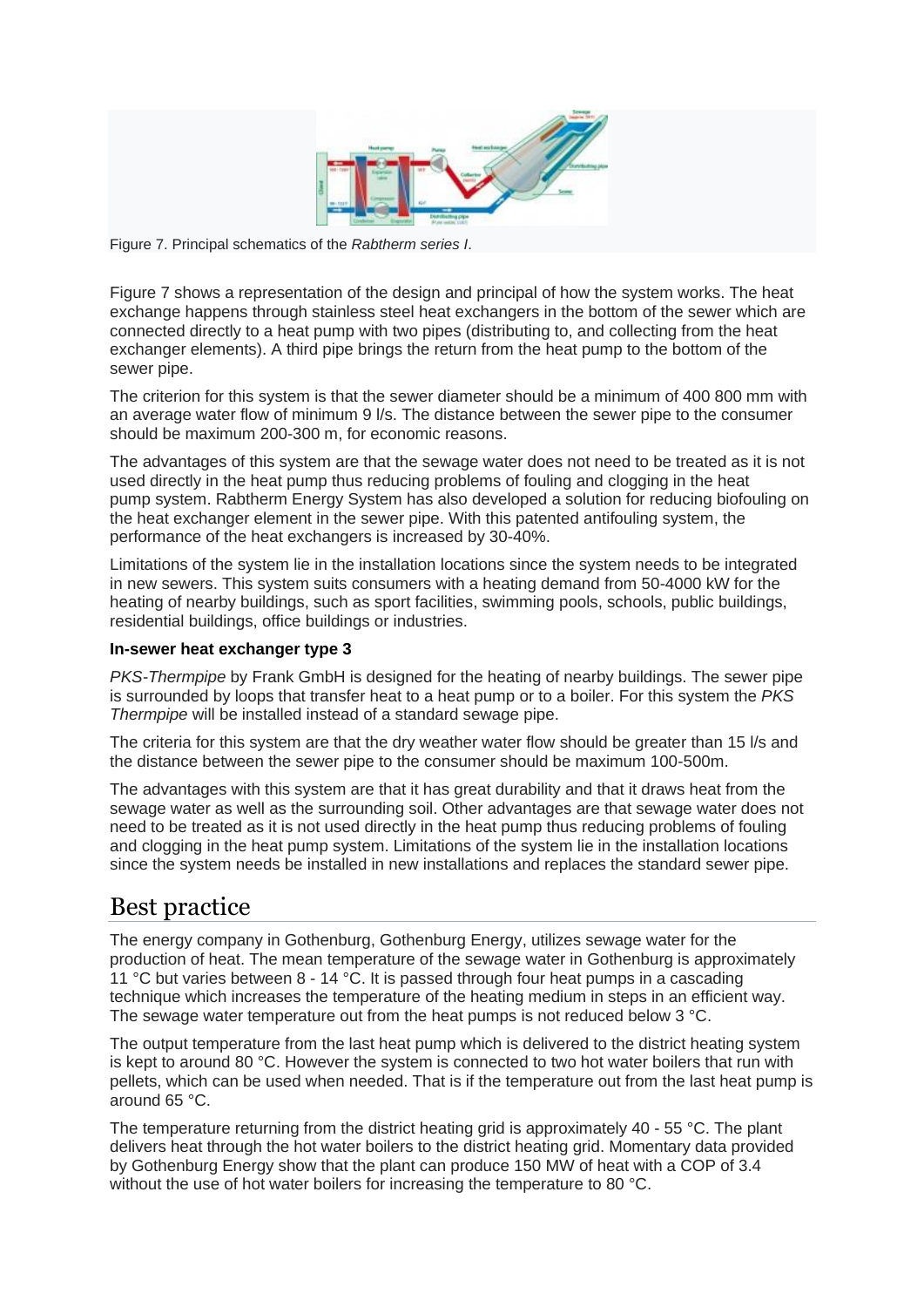The demonstrator in Cologne is described in the demonstrator article.

### **Comparison between the technologies in Gothenburg and Cologne**

The sewer heat exchanger used in the Celsius demonstration in Porz-Wahn, Cologne is a good choice since it has high flexibility to be able to be installed in different types of sewer shapes, thus also used for the demonstration in Mülheim where the sewer pipe's design differed. Another advantage of the use of this system is that no extra space is needed for the heat exchanger since it is directly installed in the sewer pipe. The advantages of the system were its robust design and low pressure losses. The system chosen also reduces problems of fouling and clogging in the heat pump system. However since the metal plates are installed directly in the sewer problems with fouling may occur, where waste build-up on the surface of the heat transfer panels will reduce the amount of available heat.

In the Gothenburg system the heat pump system used to heat the water to provide heating, is supplemented with two hot water boilers which run with pellets and which are only used during some periods when needed. Compared to the demonstration in Porz-Wahn the system by Gothenburg Energy uses multiple heat pumps to increase the temperature of the water in a cascade system. In Porz-Wahn one heat pump is used and is supplemented with a gas boiler which is used continuously.

Gas is not used in the same manner in Gothenburg as in Cologne thus only heat pumps are used to increase the water temperature. When the hot water boilers that are operated with pellets are used the temperature out of the heat pump system is lowered, in that way higher values of COP can be achieved.

## Strategies to improve performance

#### 1. **Choice of sewer heat exchanger system**

The heat exchanger used to extract heat from the sewer is an important system affecting how efficient the heat pump producing heat will be. There are different technical solutions for heat recovery from sewage water. For new installations integrated heat exchangers in the sewer pipes should be assessed to determine if it would be a better solution than installing heat exchanger systems that are not integrated in the sewer pipes. However heat exchanger systems that are not integrated in the sewer pipes have high flexibility and are easily maintained and serviced thus making these systems a better solution for extracting heat from sewage water. Evaluations need to be performed to decide which type is best suited for a sought installation both technically but also economically. The sewer heat exchanger system to be used should also preferably not use the sewage water directly in the heat pump to prevent issues with fouling and clogging in the heat pump system. An external heat exchanger should be used or a cleaning system for the sewage water that will be easy to maintain and service.

### 2. **Evaluate possible fouling issues**

For the in-sewer heat exchanger system used, metal plates are installed directly in the sewer. Problems with fouling may occur where waste build-up on the surface of the heat transfer panels will reduce the amount of available heat. To prevent such problems it is important to evaluated and assess the fouling possibilities and implications as well determine possible solutions to reduce the fouling.

#### 3. **Optimize the heat pump operation with supplementary heating**

Improvements possibilities can be found by evaluating the most optimum operation of the heat pump and the chosen solution for supplementary heating. When supplementary heating is needed the output temperature from the heat pump should be lowered. In such way the COP is increased compared to when the heat pump is producing higher output temperatures. Preferably the heat pump and the supplementary heating system should not be operating continuously at the same times, but the supplementary heating should be used only for the times the heat pump is not able to cover the total heating demand of